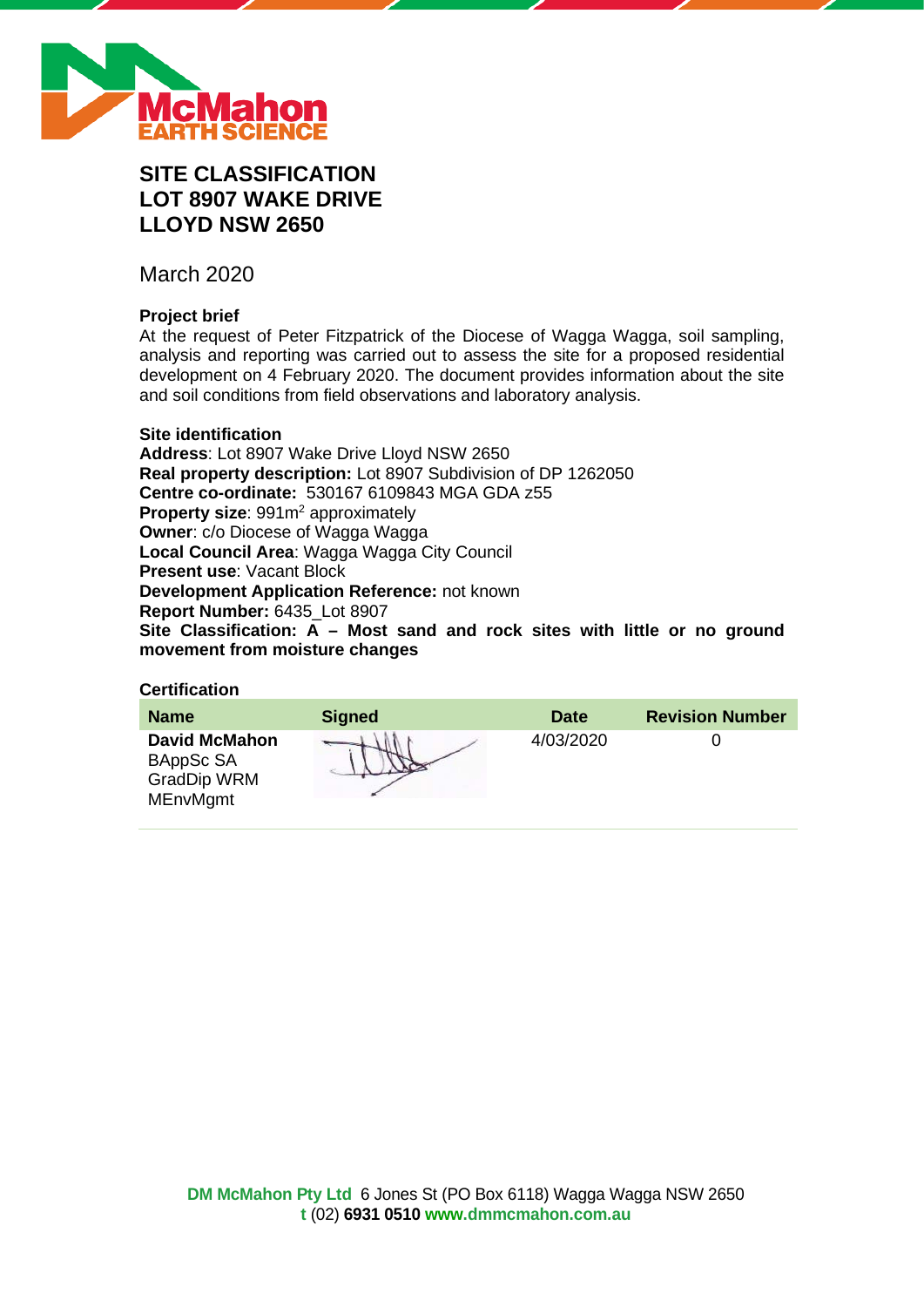# **Physical characteristics of the site**

A desktop review and investigation of the topography, hydrology, soil, lithology, geology and hydrogeology of the site has been undertaken and are as follows:

# **Topography**

The Lake Albert 1:25,000 Topographic Map (Sheet 8327-1S) indicates that the site is located at an elevation of approximately 245m AHD. The site landform is classed as a simple slope and the slope class is gently inclined.

# **Vegetation**

The site is devoid of vegetation.

# **Hydrology**

The nearest named waterway is Stringybark Creek located 3414m to the south east of the site. Due to the relative incline of the site, rainfall is likely to both run off and infiltrate into the relatively permeable topsoil.

# **Weather**

The average rainfall for Wagga Wagga is approximately 526.8mm per annum, with the wettest months being October, June and July. Annual mean evaporation for the region is 1715.5mm with mean daily evaporation ranges from 1.2mm in July to 9.2mm in January. Wagga Wagga is characterised by cold wet winters and hot dry summers with mean maximum temperatures ranging from 12.9°C in July to 31.9 °C in January and mean minimum temperatures ranging from 1.3ºC in July to 15.9ºC in February. Rainfall, temperature and evaporation data from Wagga Wagga Agricultural Institute 73127 (www.bom.gov.au).

# **Soil & Landform**

The site lies within the mapping unit ld from the Soil Landscapes of the Wagga Wagga 1:100 000 Sheet (DLWC, 1997). The map unit ld is described as:

# *ld – Lloyd (Erosional Landscapes)*

*Landscape*: rolling low hills on Ordovician metasedimentary rocks. Local relief 30–90 m; slopes 10–20%. Broad crests and ridges; long waning mid to lower slopes; broad drainage depressions. Variable rock outcrop 0–50%. Extensively to completely cleared mid to high open-forest.

*Soils*: shallow (<0.5 m), moderately well-drained Paralithic Leptic Rudosols (Lithosols) on some crests, ridges and upper slopes; deep (1.0–1.5 m), imperfectly drained Red Kurosols (Red Podzolic Soils) on other crests and upper slopes; moderately deep (0.5– 1.0m), moderately well-drained Red Chromosols and Kurosols (Red Podzolic Soils) on mid to lower slopes; and moderately deep (0.5–1.0 m), imperfectly drained Brown Kurosols (Yellow Podzolic Soils) in drainage lines.

*Limitations*: high erosion hazard; steep slopes (localised); localised rock outcrop; localised poor drainage; localised waterlogging; foundation hazard (localised); mass movement; shallow, stony and strongly acid soils (on ridges and upper slopes); localised aluminium toxicity; localised salinity.

# **Lithology and Geology**

Undivided Ordovician metasedimentary rocks—thinly interbedded siltstones, shales and phyllites, with minorschists and minor quartzites. Lithology is highly variable

over a short distance. Relatively thick (1 m to several metres) colluvial and slopewash clayey sediments occur on lower slopes and in drainage depressions. There is generally no rock outcrop, but occasionally <50% (at sites usually underlain by sandstone).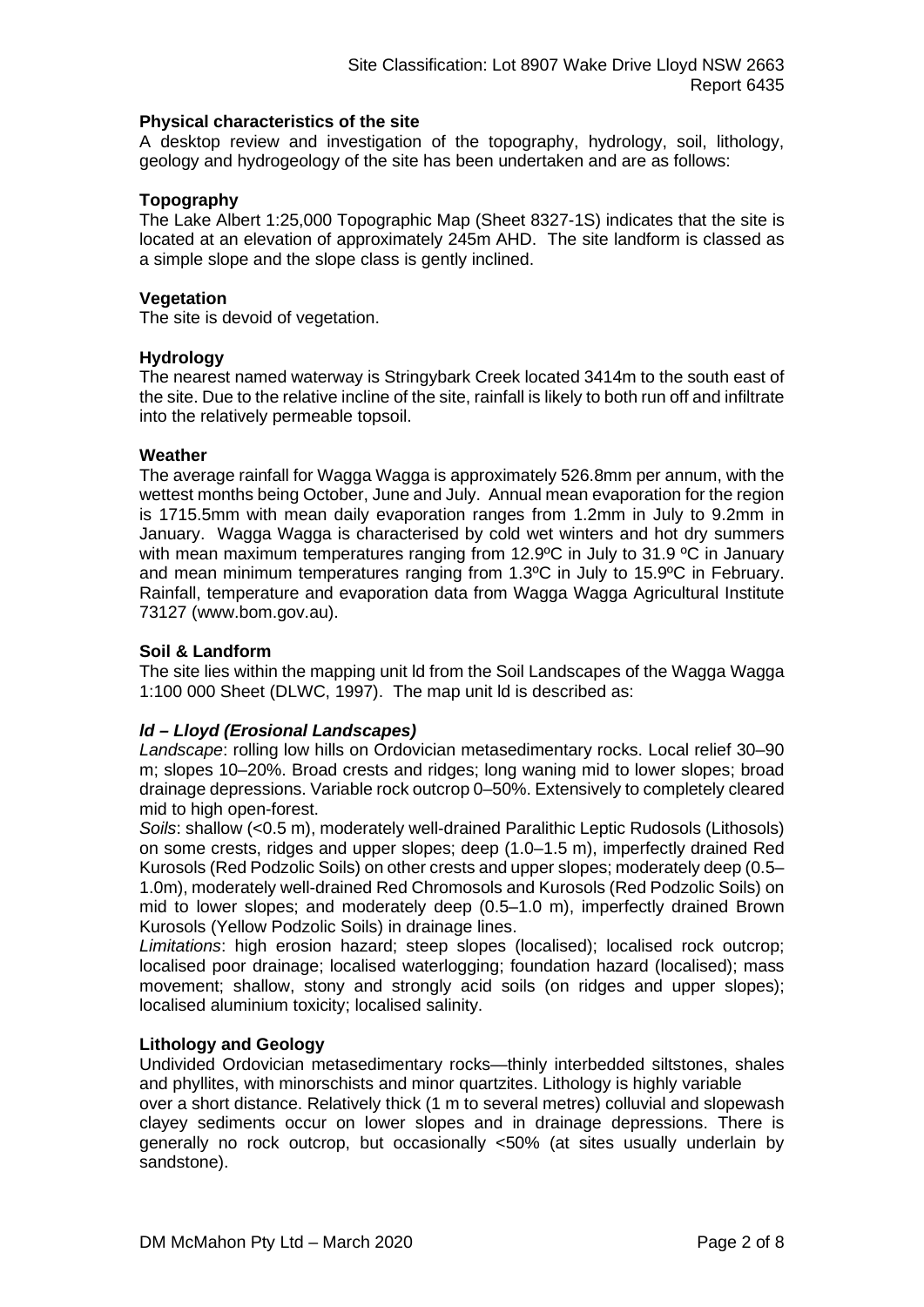# **Hydrogeology**

From the Geoscience Australia hydrogeology dataset, the groundwater beneath the site is described as porous, extensive highly productive aquifers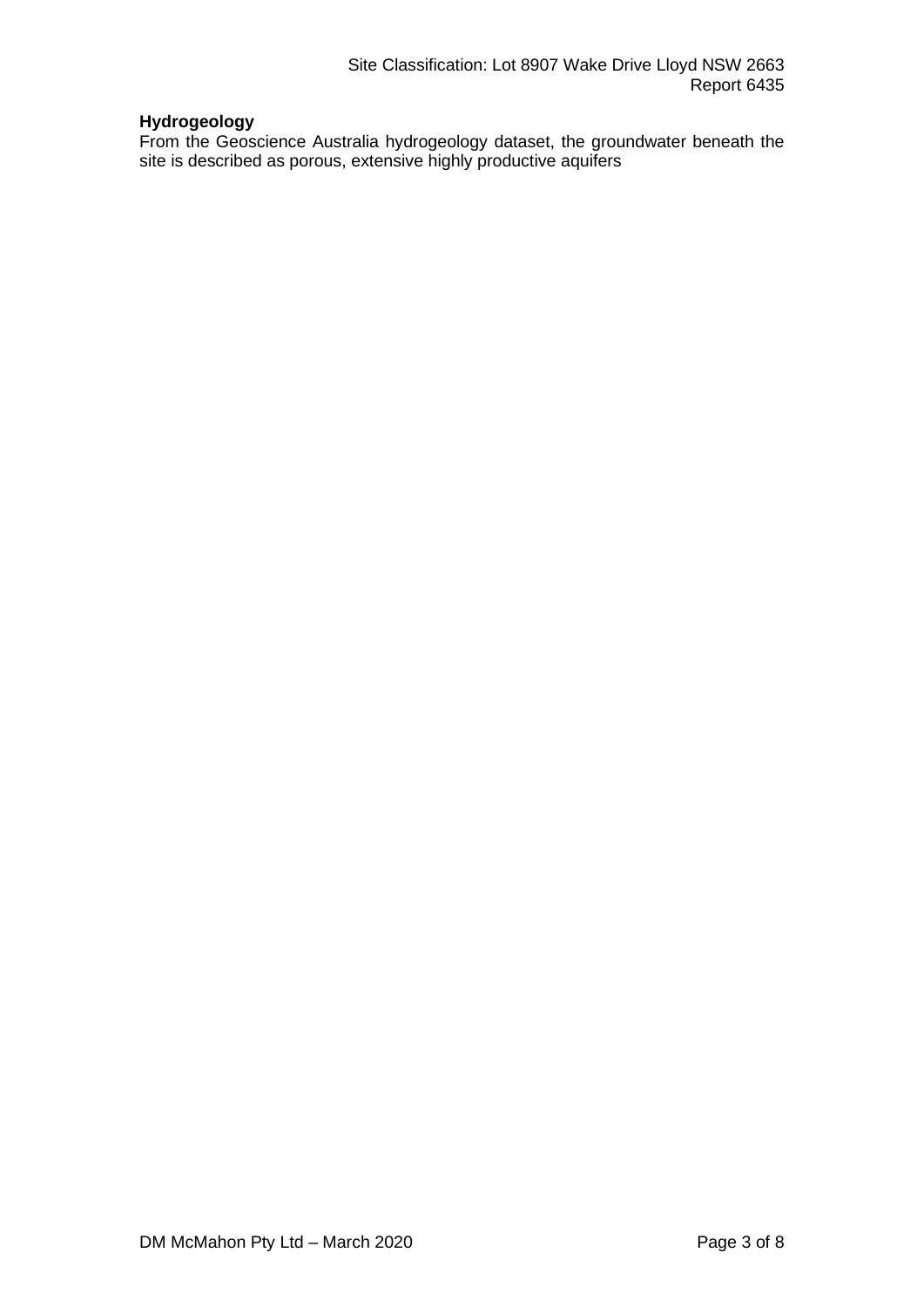# **Site Condition**

Through site investigation, field observations, in situ tests and laboratory analysis the following site geotechnical model has been developed. Details of the general conditions encountered with a field description of the soil, engineering properties and the location of the boreholes can be seen as follows, Table 1, Figure 1.

#### **Table 1:** *Site geotechnical model with field description and observations*

| <b>Soil Origin</b> | <b>Depth</b><br>(m) | <b>Class</b><br><b>(AS17</b><br>26<br>$-2017)$ | Soil Name /<br><b>Description</b> | <b>Grain</b><br><b>Size</b> | <b>Primary</b><br><b>Colour</b> | <b>Mottle</b><br><b>Colour</b> | <b>Mois-</b><br>ture     | Plas-<br>ticity | <b>Consis-</b><br>tency | <b>Observations</b><br>and/or comments | <b>Engineering</b><br><b>Properties</b> |
|--------------------|---------------------|------------------------------------------------|-----------------------------------|-----------------------------|---------------------------------|--------------------------------|--------------------------|-----------------|-------------------------|----------------------------------------|-----------------------------------------|
| Borehole $1 + 2$   |                     |                                                |                                   |                             |                                 |                                |                          |                 |                         |                                        |                                         |
| <b>FILL</b>        | $0.0 -$<br>0.2      | <b>SC</b>                                      | Sandy CLAY                        | Fine/<br>Coars<br>e         | <b>Brownish</b><br>Red          | Nil                            | Dry                      | LOW             | Firm                    | $\blacksquare$                         | Ys<br>Expansivity                       |
| Refusal            | 0.2                 | $\overline{\phantom{0}}$                       | <b>OM Bedrock</b>                 | $\blacksquare$              | $\,$                            | -                              | $\overline{\phantom{a}}$ | -               |                         | Refusal @ 0.2m on<br>OM bedrock        | $0-20$ mm                               |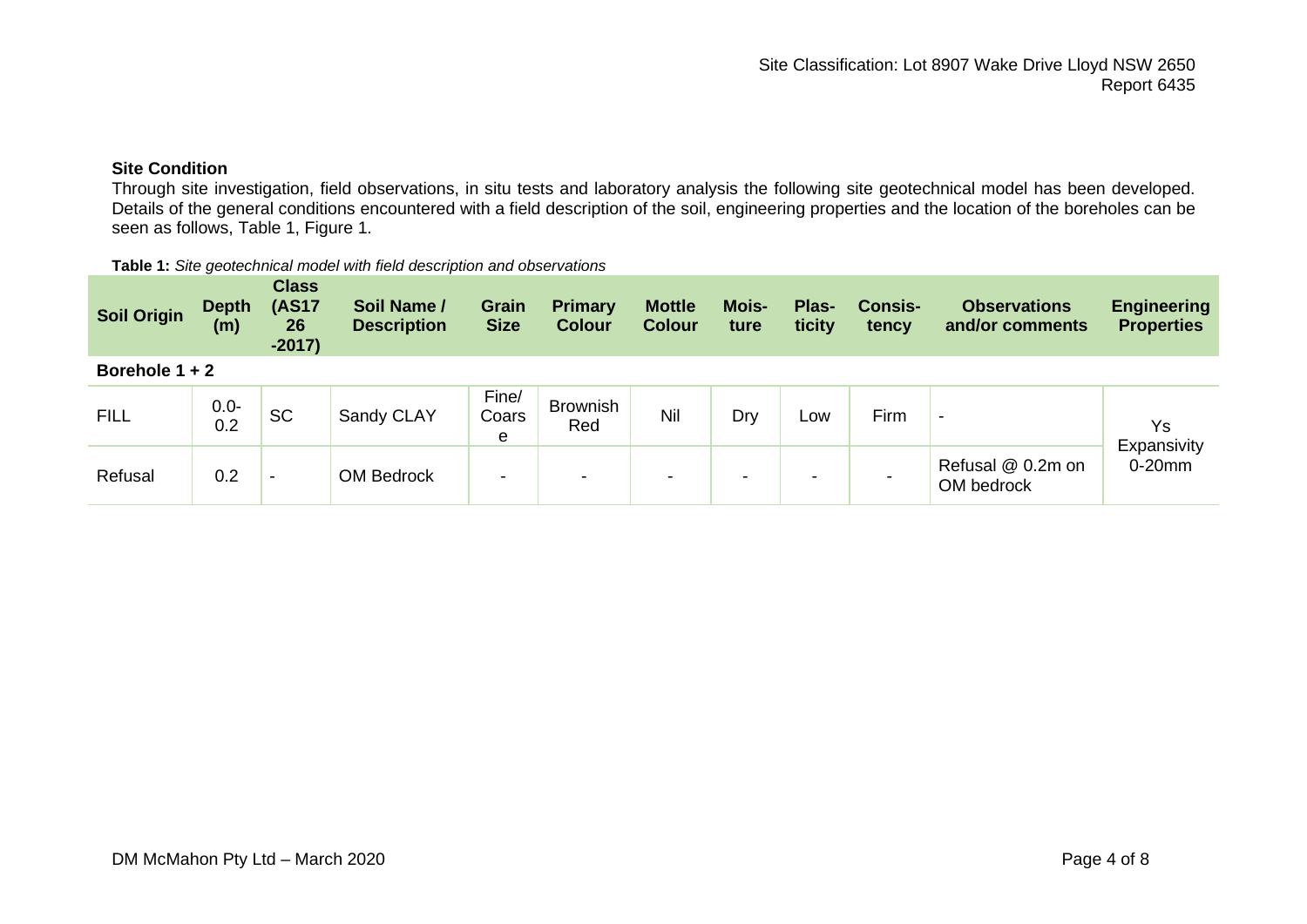|                           |                                                                                                                                                                                                                                                                                                                                                                                                                                             | <b>BENNELONG</b> | $\frac{\lambda}{\mathbb{N}}$ |
|---------------------------|---------------------------------------------------------------------------------------------------------------------------------------------------------------------------------------------------------------------------------------------------------------------------------------------------------------------------------------------------------------------------------------------------------------------------------------------|------------------|------------------------------|
| 3<br>8904<br>8905<br>8906 | $\begin{array}{c}\n\text{R} & \text{R} \\ \text{R} & \text{R} \\ \text{R} & \text{R} \\ \text{R} & \text{R} \\ \text{R} & \text{R} \\ \text{R} & \text{R} \\ \text{R} & \text{R} \\ \text{R} & \text{R} \\ \text{R} & \text{R} \\ \text{R} & \text{R} \\ \text{R} & \text{R} \\ \text{R} & \text{R} \\ \text{R} & \text{R} \\ \text{R} & \text{R} \\ \text{R} & \text{R} \\ \text{R} & \text{R} \\ \text{R} & \text{R} \\ \text{R} & \text$ | <b>CRE</b>       | 890<br>欢<br>8909             |
| <b>WAKE DRIVE</b>         |                                                                                                                                                                                                                                                                                                                                                                                                                                             |                  |                              |
| 70 <sub>m</sub>           |                                                                                                                                                                                                                                                                                                                                                                                                                                             |                  |                              |

**Figure 1:** *Annotated site plan overlain on aerial photograph depicting borehole locations*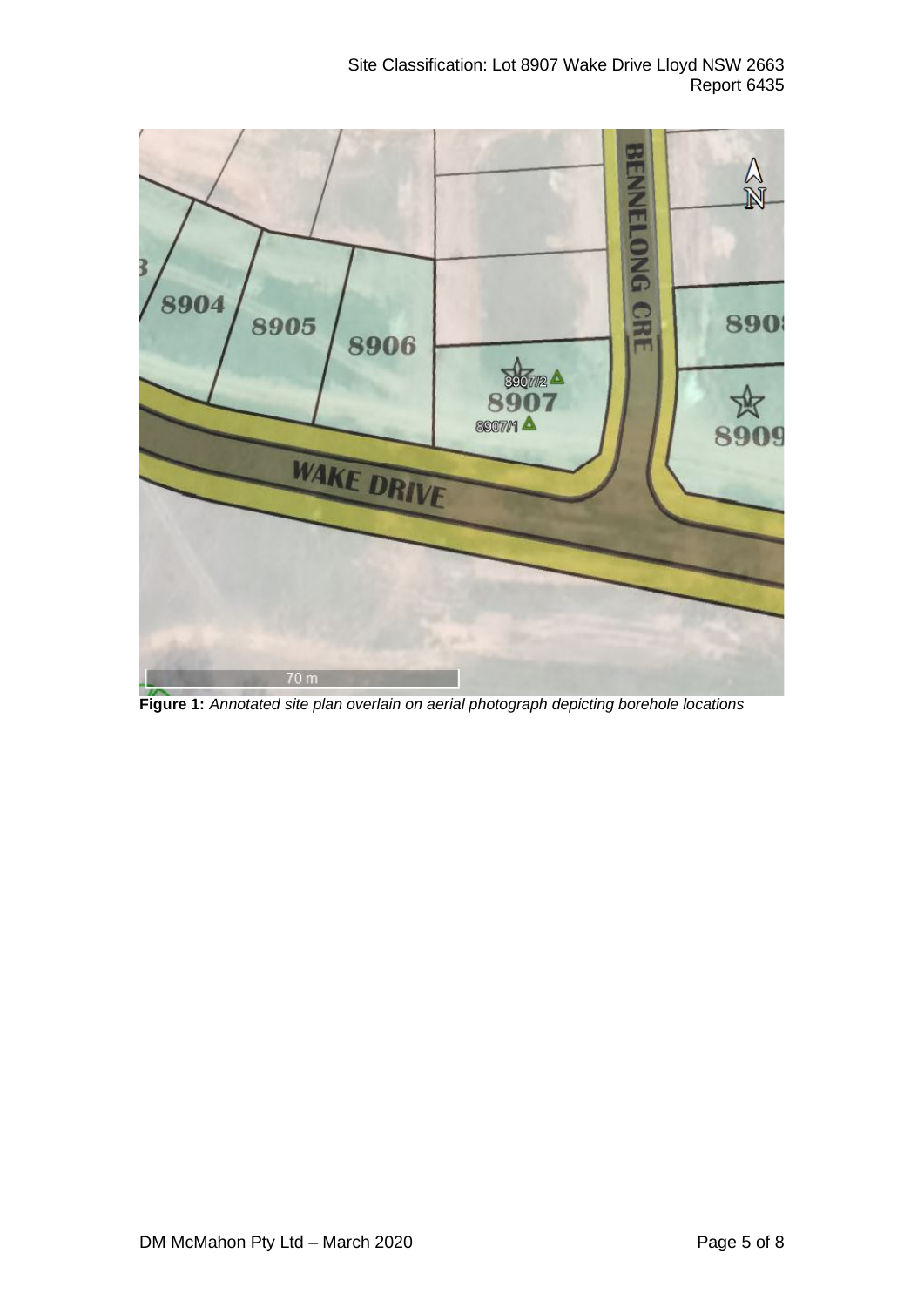# **Site Classification**

Based on the field assessment and laboratory data and assumptions therein the site is classified as **A – Most sand and rock sites with little or no ground movement from moisture changes** by reference to AS2870:2011.

# **Assumptions**

Site investigation and classification was carried out by reference to AS2870:2011. The proposed building is a single storey residential development.

This classification is based on the footings being founded into the underlying ordovician metasedimentary bedrock. If the footings are not into the specified material the site classification will need to be reassessed.

FILL materials where identified on this report are considered as 'controlled fill' in accordance with AS3798 and can be considered suitable for use as foundation/subgrade. Fill certification report ID 'FC19-48'.

Footings may be founded partly on fill and partly on natural material depending on founding depths. As such, footing design may require careful consideration by the structural engineer to minimise potential differential settlement.

An allowable bearing pressure of up to 50kPa and 100kPa for raft slab beams and strip footings respectively may be adopted.

If more than 0.4m of uncontrolled fill is present or placed, or if depth of excavation within the building area extends more than 0.5m below the existing surface, the above classification will need to be reassessed.

Any earthworks on site will be carried out by reference to AS3798: 2007.

If any unconsolidated or saturated soils are encountered during excavation, or conditions that are not alike the above description, the site supervisor should be informed, the work stopped and this office be contacted immediately for further evaluation.

Where trees and large shrubs are removed from the site all roots are to be removed and voids replaced with compacted fill by reference to AS3798:2007.

The soils investigated are all natural ground and no free groundwater was encountered at the time of the investigation.

Site drainage and vegetation limitations are adhered to as per the CSIRO Foundation Management and Footing Performance: A Homeowner's guide, BTF-2011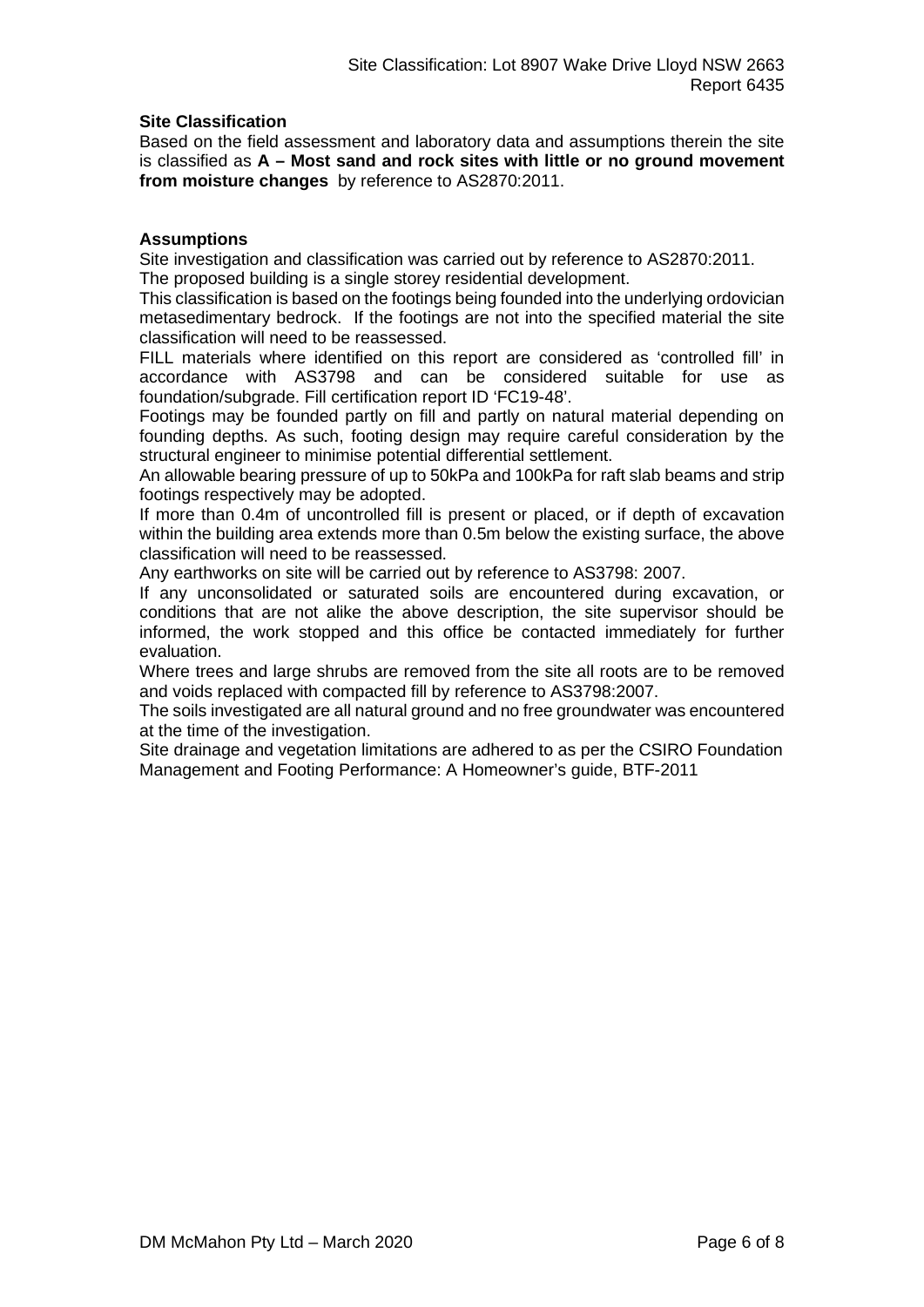# Site Classification: Lot 8907 Wake Drive Lloyd NSW 2663 Report 6435

| <b>Log Column</b>  |                      | <b>Symbol</b>                                                                                                                                                                                                              | <b>Definition</b>                                                                                                                                                                                                                                                                                                                                                                                                          |  |  |  |  |
|--------------------|----------------------|----------------------------------------------------------------------------------------------------------------------------------------------------------------------------------------------------------------------------|----------------------------------------------------------------------------------------------------------------------------------------------------------------------------------------------------------------------------------------------------------------------------------------------------------------------------------------------------------------------------------------------------------------------------|--|--|--|--|
| Soil Origin        |                      | <b>TOPSOIL</b>                                                                                                                                                                                                             | Mantle of surface and/or near-surface soil often but not always defined by high levels of organic<br>material, both dead and living. Remnant topsoils are topsoils that subsequently been buried by<br>other transported soils. Roots of trees may extend significantly into otherwise unaltered soil and<br>the presence of roots is not a sufficient reason for describing a material as topsoil.                        |  |  |  |  |
|                    |                      | <b>FILL</b>                                                                                                                                                                                                                | Any material which has been placed by anthropogenic processes                                                                                                                                                                                                                                                                                                                                                              |  |  |  |  |
|                    |                      | Alluvial                                                                                                                                                                                                                   | Deposited by streams and rivers                                                                                                                                                                                                                                                                                                                                                                                            |  |  |  |  |
|                    |                      | Colluvial                                                                                                                                                                                                                  | Soil and rock debris transported down slope by gravity, with or without the assistance of flowing<br>water and generally deposited in gullies or at the base of slopes. Colluvium is often used to<br>refer to thicker deposits such as those formed from landslides, whereas the term 'slopewash'<br>may be used for thinner and more widespread deposits that accumulate gradually over longer<br>geological timeframes. |  |  |  |  |
|                    |                      | Extremely<br>Formed directly from in situ weathering of geological formations. Although this material is of soil<br>weathered<br>strength, it retains the structure and/or fabric of the parent rock material.<br>material |                                                                                                                                                                                                                                                                                                                                                                                                                            |  |  |  |  |
|                    |                      | Residual                                                                                                                                                                                                                   | Formed directly from in situ weathering of geological formations. These soils no longer retain<br>any visible structure or fabric of the parent soil or rock material                                                                                                                                                                                                                                                      |  |  |  |  |
| Class              |                      | GW                                                                                                                                                                                                                         | Gravel and gravel-sand mixtures, little to no fines                                                                                                                                                                                                                                                                                                                                                                        |  |  |  |  |
| (AS1726-           |                      | GP                                                                                                                                                                                                                         | Gravel and gravel-sand mixtures, little to no fines, uniform gravels                                                                                                                                                                                                                                                                                                                                                       |  |  |  |  |
| 2017)              |                      | GМ                                                                                                                                                                                                                         | Gravel-silt mixtures and gravel-sand-silt mixtures                                                                                                                                                                                                                                                                                                                                                                         |  |  |  |  |
|                    |                      | GC                                                                                                                                                                                                                         | Gravel-clay mixtures and gravel-sand-clay mixtures                                                                                                                                                                                                                                                                                                                                                                         |  |  |  |  |
|                    |                      | SW                                                                                                                                                                                                                         |                                                                                                                                                                                                                                                                                                                                                                                                                            |  |  |  |  |
|                    | Coarse grained soils |                                                                                                                                                                                                                            | Sand and gravel-sand mixtures, little to no fines                                                                                                                                                                                                                                                                                                                                                                          |  |  |  |  |
|                    |                      | <b>SP</b>                                                                                                                                                                                                                  | Sand and gravel-sand mixtures, little to no fines                                                                                                                                                                                                                                                                                                                                                                          |  |  |  |  |
|                    |                      | <b>SM</b>                                                                                                                                                                                                                  | Sand-silt mixtures                                                                                                                                                                                                                                                                                                                                                                                                         |  |  |  |  |
|                    |                      | SC                                                                                                                                                                                                                         | Sand-clay mixtures                                                                                                                                                                                                                                                                                                                                                                                                         |  |  |  |  |
|                    |                      | ML                                                                                                                                                                                                                         | Inorganic silt and very fine sand, rock flour, silty or clayey fine sand or silt with low plasticity                                                                                                                                                                                                                                                                                                                       |  |  |  |  |
|                    | soils                | CL, CI                                                                                                                                                                                                                     | Inorganic clays of low to medium plasticity, gravelly clay, sandy clay                                                                                                                                                                                                                                                                                                                                                     |  |  |  |  |
|                    |                      | OL                                                                                                                                                                                                                         | Organic silt                                                                                                                                                                                                                                                                                                                                                                                                               |  |  |  |  |
|                    |                      | MН<br>CН                                                                                                                                                                                                                   | Inorganic silt<br>Inorganic clays of high plasticity                                                                                                                                                                                                                                                                                                                                                                       |  |  |  |  |
|                    | Fine grained         | OН                                                                                                                                                                                                                         | Organic clay of medium to high plasticity, organic silt                                                                                                                                                                                                                                                                                                                                                                    |  |  |  |  |
|                    |                      | Pt                                                                                                                                                                                                                         | Peat, highly organic soil                                                                                                                                                                                                                                                                                                                                                                                                  |  |  |  |  |
| Soil Name/         |                      | SAND                                                                                                                                                                                                                       | Coarse grained soil                                                                                                                                                                                                                                                                                                                                                                                                        |  |  |  |  |
| <b>Description</b> |                      | SILT                                                                                                                                                                                                                       | Fine grained soil - low dry strength, low wet toughness and dilatancy                                                                                                                                                                                                                                                                                                                                                      |  |  |  |  |
|                    |                      | <b>CLAY</b>                                                                                                                                                                                                                | Fine grained soil - high dry strength, high wet toughness and plasticity                                                                                                                                                                                                                                                                                                                                                   |  |  |  |  |
| <b>Grain Size</b>  |                      | Coarse                                                                                                                                                                                                                     | >2mm                                                                                                                                                                                                                                                                                                                                                                                                                       |  |  |  |  |
|                    |                      | Medium                                                                                                                                                                                                                     | $0.06 - 2mm$                                                                                                                                                                                                                                                                                                                                                                                                               |  |  |  |  |
|                    |                      | Fine                                                                                                                                                                                                                       | $<$ 0.06 $<$ mm                                                                                                                                                                                                                                                                                                                                                                                                            |  |  |  |  |
| <b>Moisture</b>    |                      | D                                                                                                                                                                                                                          | Dry                                                                                                                                                                                                                                                                                                                                                                                                                        |  |  |  |  |
|                    |                      | Т                                                                                                                                                                                                                          | <b>Moderately Moist</b>                                                                                                                                                                                                                                                                                                                                                                                                    |  |  |  |  |
|                    |                      | М                                                                                                                                                                                                                          | Moist                                                                                                                                                                                                                                                                                                                                                                                                                      |  |  |  |  |
|                    |                      | W                                                                                                                                                                                                                          | Wet                                                                                                                                                                                                                                                                                                                                                                                                                        |  |  |  |  |
| <b>Plasticity</b>  |                      | Non-plastic                                                                                                                                                                                                                | Not applicable                                                                                                                                                                                                                                                                                                                                                                                                             |  |  |  |  |
|                    |                      | Low                                                                                                                                                                                                                        | Only slight pressure is required to roll the thread of soil near the plastic limit. The thread and<br>lump are weak and soft. The dry specimen crumbles into powder with some finger pressure.                                                                                                                                                                                                                             |  |  |  |  |
|                    |                      | Medium                                                                                                                                                                                                                     | Medium pressure is required to roll the thread of soil to near the plastic limit. The thread and<br>lump have medium stiffness. The dry specimen breaks into pieces or crumbles with<br>considerable finger pressure.                                                                                                                                                                                                      |  |  |  |  |
|                    |                      | High                                                                                                                                                                                                                       | Considerable pressure is required to roll the thread to near the plastic limit. The thread and the<br>lump have very high stiffness. The dry specimen cannot be broken with finger pressure.<br>Specimen will break into pieces between thumb and a hard surface.                                                                                                                                                          |  |  |  |  |
| Consistency        |                      | Very Soft (VS)                                                                                                                                                                                                             | Exudes between fingers when squeezed in hand                                                                                                                                                                                                                                                                                                                                                                               |  |  |  |  |
|                    |                      | Soft (S)                                                                                                                                                                                                                   | Can be moulded by light finger pressure                                                                                                                                                                                                                                                                                                                                                                                    |  |  |  |  |
|                    |                      | Firm (F)                                                                                                                                                                                                                   | Can be moulded by strong finger pressure                                                                                                                                                                                                                                                                                                                                                                                   |  |  |  |  |
|                    |                      | Stiff (St)                                                                                                                                                                                                                 | Cannot be moulded by fingers                                                                                                                                                                                                                                                                                                                                                                                               |  |  |  |  |
|                    |                      | Very Stiff (VSt)                                                                                                                                                                                                           | Can be indented by thumb nail                                                                                                                                                                                                                                                                                                                                                                                              |  |  |  |  |
|                    |                      | Hard (H)                                                                                                                                                                                                                   | Can be indented by thumb nail with difficulty                                                                                                                                                                                                                                                                                                                                                                              |  |  |  |  |
|                    |                      | Friable (Fr)                                                                                                                                                                                                               | Can be easily crumbled or broken into small pieces by hand                                                                                                                                                                                                                                                                                                                                                                 |  |  |  |  |

# **Notes Relating to Results**